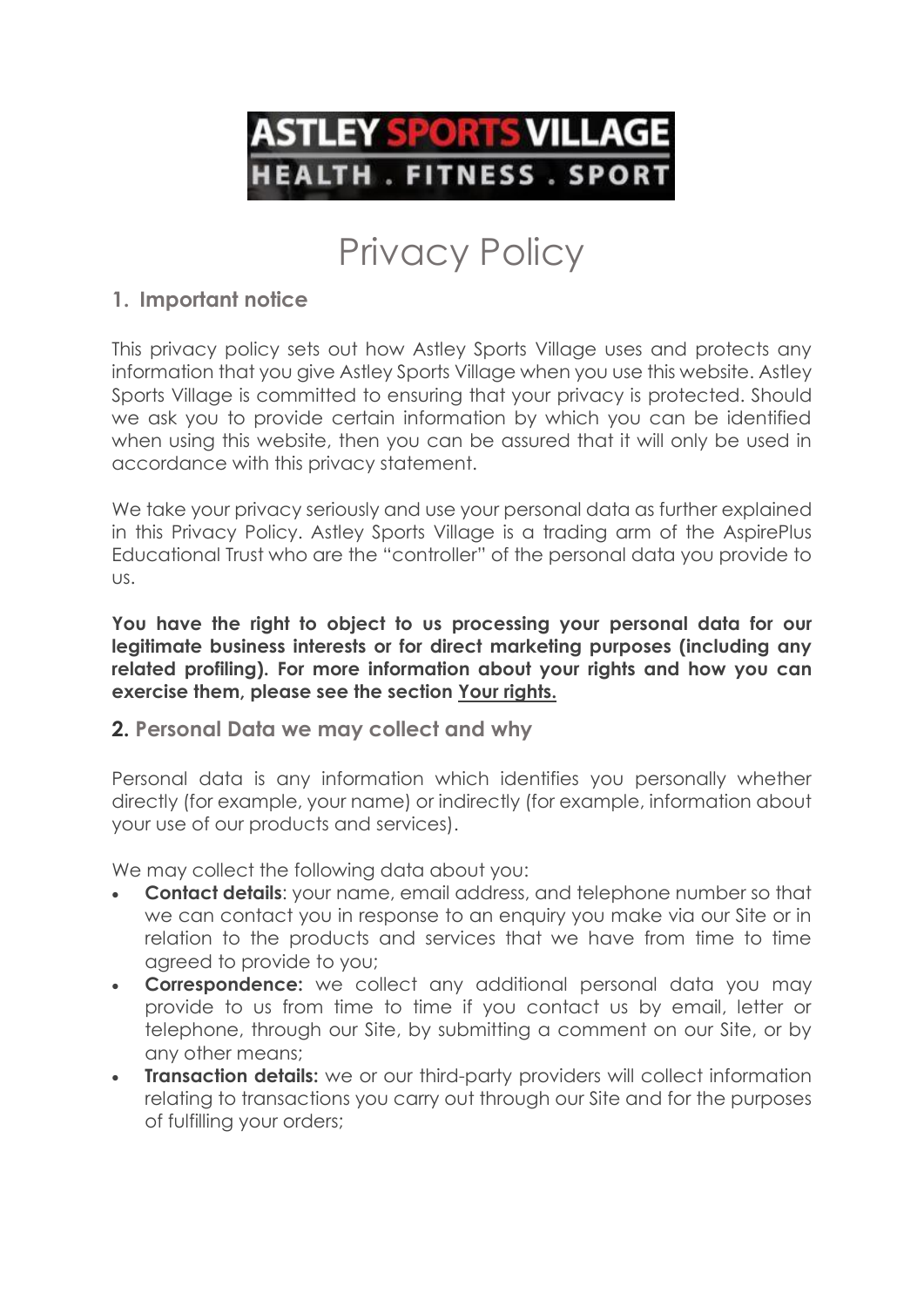# **3. Cookies**

# What are Cookies?

We collect information about your use of our Site through cookies. Cookies are information that files stored on your computer, tablet or smartphone that help websites remember who you are and information about your visit. Cookies can help to display the information on our Site in a way that matches your interests. Most major websites use cookies.

# a. **What cookies are used on this Site?**

The cookies we and our business partners use on our Site are broadly grouped into the following categories:

- **Essential** Some of the cookies on our Site are essential for us to be able to provide you with a service you have requested. An example of this could be a cookie used to enable you to log into your account on our Site or which allows communication between your browser and our Site. Our cookie preference cookie described in the section "How can I reject or opt out of receiving cookies?" is also an essential cookie. You may not be able to use our Site without these cookies.
- **Analytics** We use analytics cookies to helps us understand how users engage with our Site. An example is counting the number of different people coming to our Site or using a particular feature, rather than the total number of times the site or feature is used. Without this cookie, if you visited our Site once each week for three weeks we would count you as three separate users. We would find it difficult to analyse how well our Site was performing and improve it without these cookies.
- **User Cookies** We use cookies to improve your experience by remembering your preferences so we know how you like to use our Site. Examples of this would be remembering you so that you are served with the same content or to remember you when you come back to our Site.
- **Social Sharing** We use third party cookies to allow you to share content directly on the social networking/sharing sites like Facebook, Twitter or Google+. Examples would be if you wanted to "like" or "tweet" about us or our products or services. Please see our "Third Party Cookies" section below for more details.

# b. **How can I reject or opt out of receiving cookies?**

You may refuse to accept cookies by activating the setting on your browser which allows you to refuse the setting of cookies. However, if you select this setting, you may be unable to access certain parts of our Site. Unless you have adjusted your browser setting so that it will refuse cookies, our system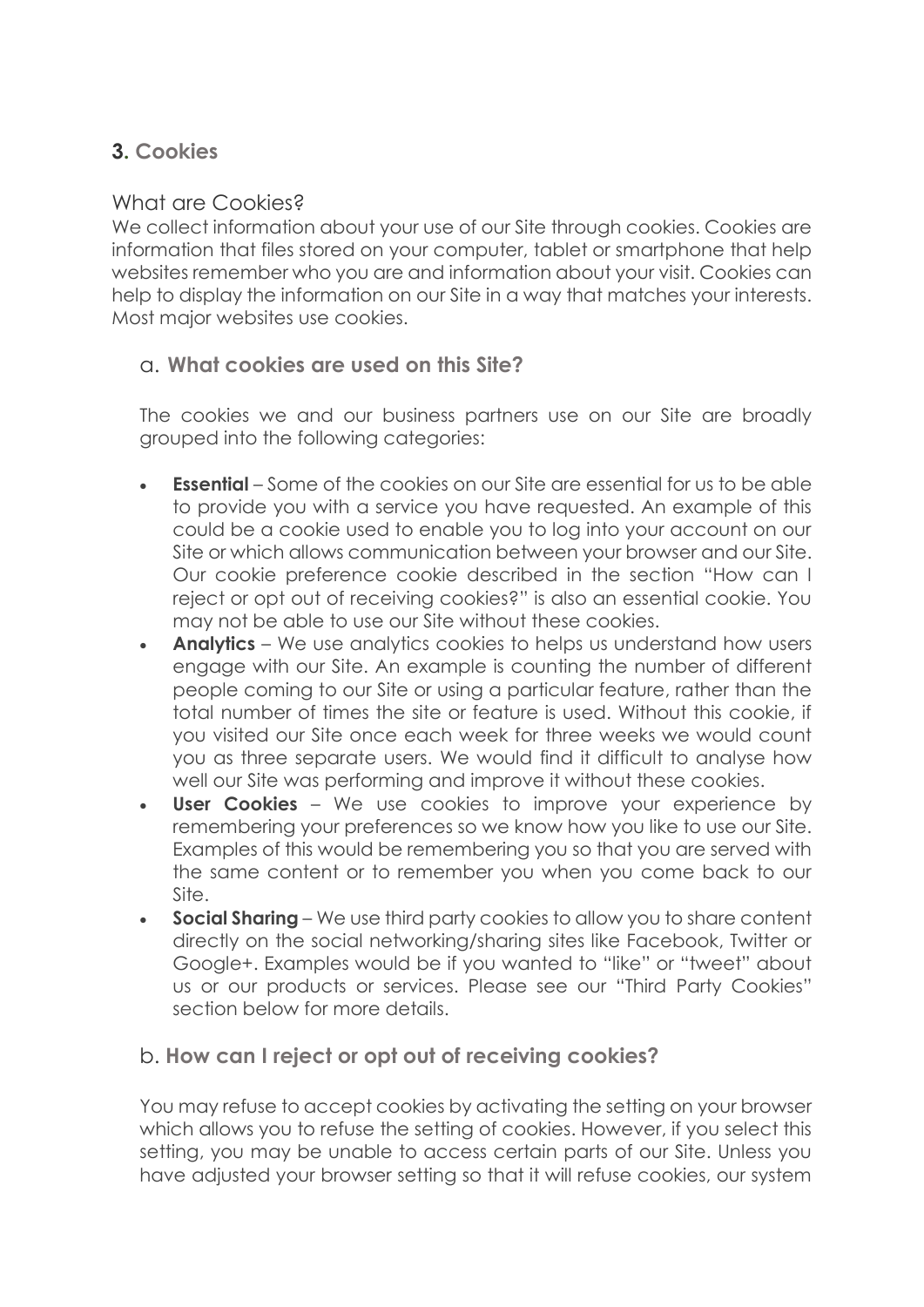will issue cookies when you use our Site. The "Help" menu of the toolbar on most browsers will tell you how to prevent your browser from accepting new cookies, how to have the browser notify you when you receive a new cookie, or how to disable cookies altogether.

For more information about cookies and how to stop cookies being installed or how to delete existing cookies from your hard drive visit the following website: [http://www.allaboutcookies.org.](http://www.allaboutcookies.org/)

#### c. **Third party cookies**

Some of the cookies described in the "What Cookies are used on our Site" section above are stored on your machine by third parties when you use our Site. Third parties may also read cookies on your browser to collect information or to serve content or advertisements to you. We have no control over these cookies or how the third parties use them. They are used to allow that third party to provide a service to us, for example analytics. For more information on these cookies and how to disable them, please see:

- Internet Advertising Bureau website at <http://www.youronlinechoices.com/> where you will be able to opt-out of receiving Interest-Based Advertising cookies from some of the third parties listed below; and/or
- If you want to know more about how cookies work and how to manage or delete them, visit the [World Wide Web Consortium's website.](http://www.w3.org/Security/Faq/wwwsf2.html#CLT-Q10.)

#### **4. How we use your personal data**

We use your personal data for the following purposes:

 **To provide you with the products and services you have requested** We use your personal data to accept you as a new or returning customer to provide you with the products and services you have requested in accordance with the Terms and Conditions of business.

 **To send you service communications, including in relation to changes to our Terms and Conditions of Business** We use the contact details you have provided to us so that we can communicate with you about the products and services that we provide, including to let you know about major changes to those products and services or to the Terms and Conditions between us or to any related information.

#### **Direct marketing (including by third parties)** If you have provided your consent or we otherwise have the right to do so, we may use your contact details to send you direct marketing and keep you informed of promotional offers by email, SMS, post or telephone relating to our products and services.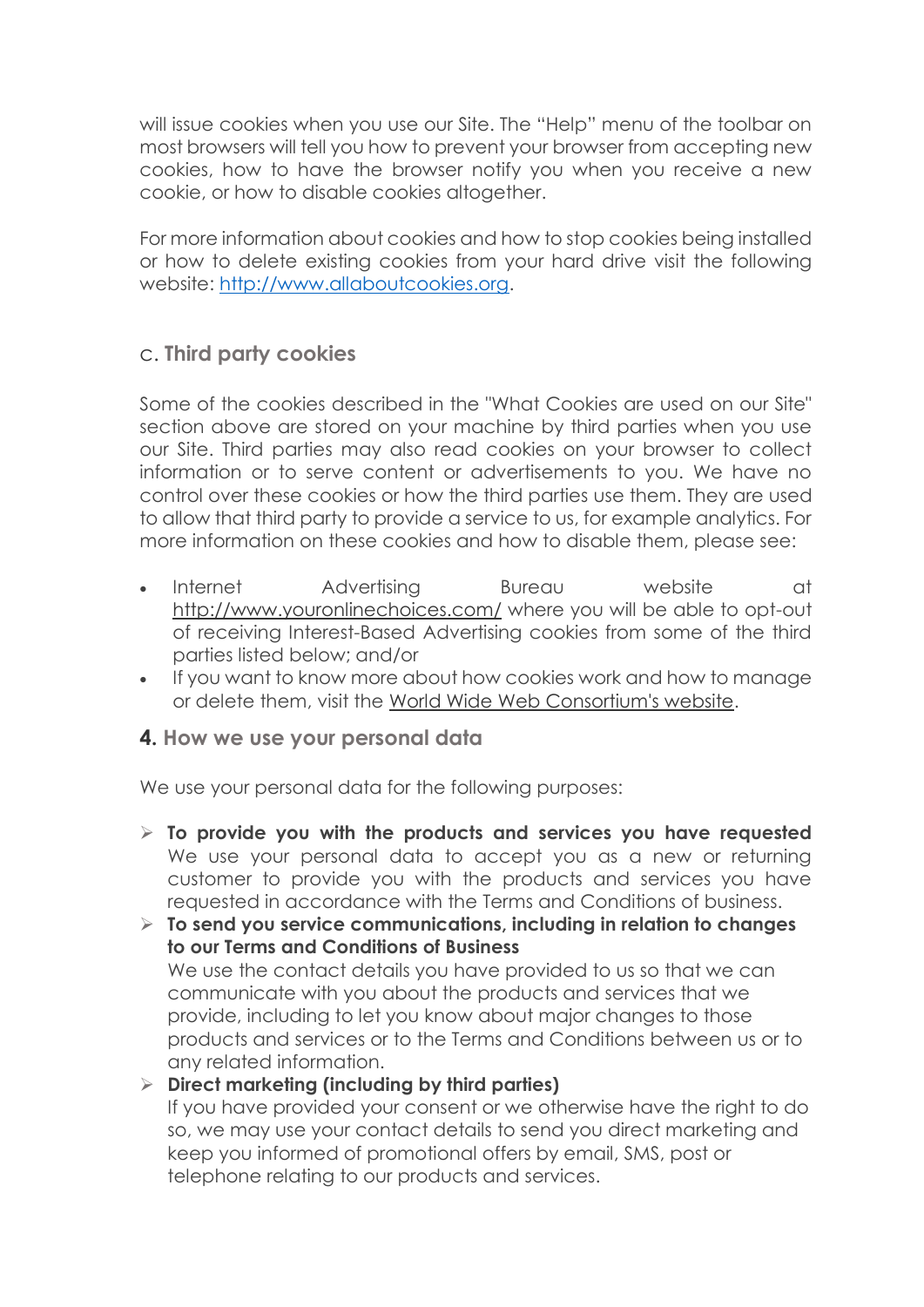- $\triangleright$  You can unsubscribe from our direct marketing at any time by clicking the "Unsubscribe" link in any of our emails or by contacting us.
- $\triangleright$  Our trusted business partners would also like to use your name, email address, postal address and telephone number to inform you of similar products, services and promotional offers. We will only share your personal data with our partners where you have provided us with your consent to do so. You can unsubscribe at any time by clicking the "Unsubscribe" link in any of their emails or by contacting us.

#### **To track your usage of our website, communications, products and services**

We use cookies and similar technologies to track your activity on our Site so that we can provide important features and functionality on our Site, monitor its usage, and provide you with a more personalised experienced.

 **To provide and improve customer support** We use your personal data to be able to provide and improve the customer support we provide to you (for example, where you have questions about our products and services).

- **To maintain our records and improve data accuracy** Like any business, we process personal data in the course of maintaining and administering our internal records. This includes processing your personal data to ensure that the information we hold about you is kept up to date and accurate.
- **To respond to enquiries, complaints and disputes** We use the personal data we hold about you to help us respond to any enquiries or complaints you have made, or deal with any dispute which may arise in the course of us providing our products and services to you, in the most effective manner.
- **To investigate, detect and prevent fraud and comply with our legal obligations**

In certain circumstances, we use your personal data only to the extent required in order to enable us to comply with our legal obligations, including for fraud detection, investigation and prevention purposes. This may require us to provide your personal data to law enforcement agencies if they request it.

# **5. Legal grounds for processing**

Data protection law requires us to only process your personal data if we satisfy one or more legal grounds. These are set out in data protection law and we rely on a number of different grounds for the processing we carry out. These are as follows:

# **Consent**

In certain circumstances, we may process your personal data after obtaining your consent to do so for the purposes of: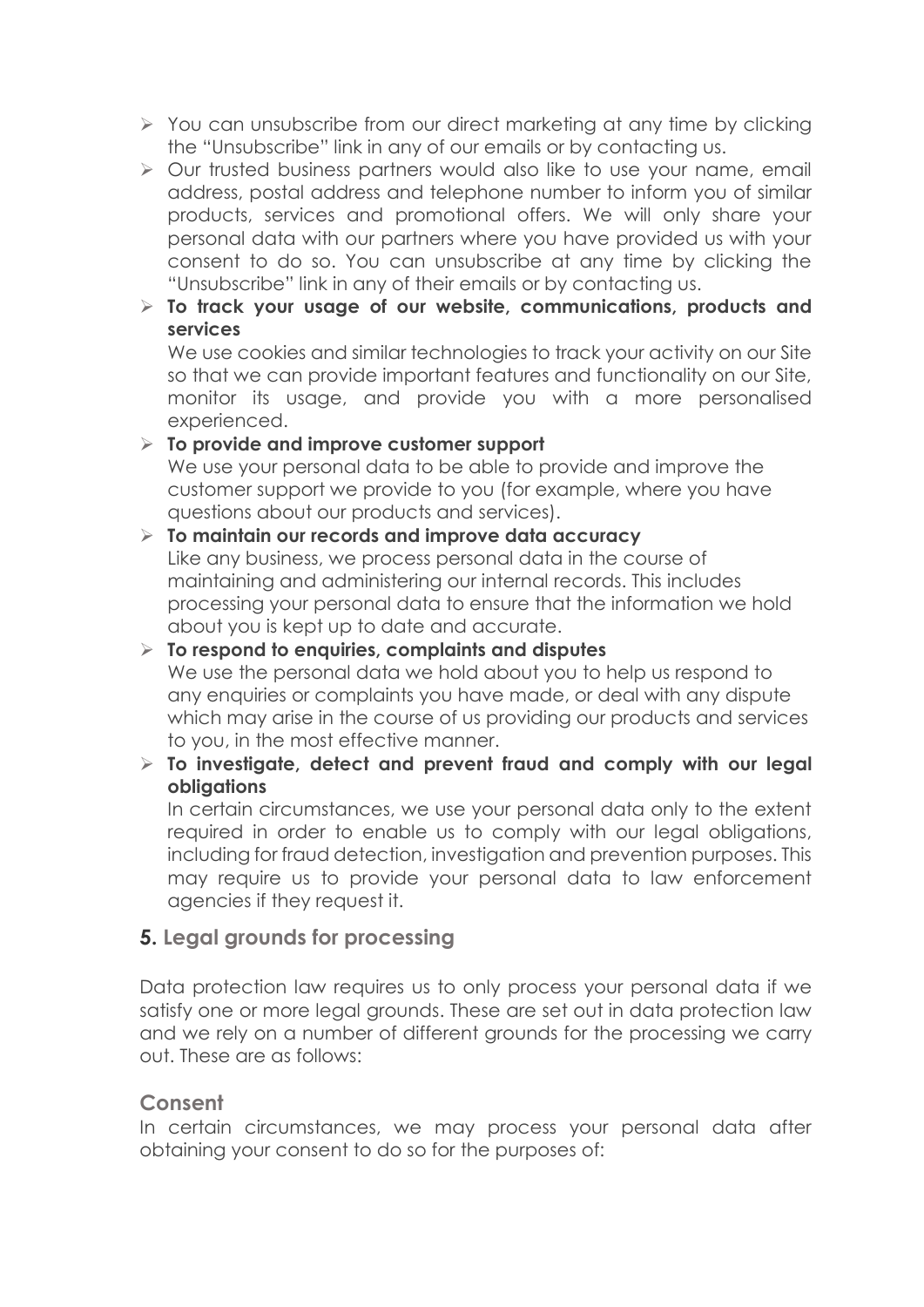- sending you marketing communications about our products and services;
- conducting marketing research;
- obtaining your credit score so that we can establish the best possible payment terms we are able to offer to you.

#### **Necessary for the performance of a contract and to comply with our legal obligations**

It is necessary for us to process your basic contact details, payment details and information about the business you represent for the performance of the Terms and Conditions of business between us. In particular, we rely on this legal ground to:

- provide you with services;
- communicate with you about the services that we provide to you, including to let you know about major changes to those products and services or to the Terms and Conditions of business between us or to any related information;
- provide and improve customer support; and
- notify you about changes to our service

If you choose not to give some or all of the aforementioned information to us, this may affect our ability to provide our products and services to you.

In certain circumstances, we also use your personal data only to the extent required in order to enable us to comply with our legal obligations, including to detect, investigate and prevent fraud.

#### **Necessary for the purposes of our legitimate business interests or those of a third party**

It is sometimes necessary to collect and use your personal data for the purposes of our legitimate interests as a business, which are to:

- provide you with products and services that are as useful and beneficial as possible, including by personalising our contact with you and making sure we tell you about all the offers that are relevant to you;
- better understand our customer base so that we can improve our products and services and marketing activities (which could also benefit you);
- comply with our contractual obligations to third parties;
- develop and improve our Site to enhance the customer experience;
- train our staff so that we can provide you with a better customer service;
- respond to any enquiries or complaints you have made, or deal with any dispute which may arise in the course of us providing our products and services to you; and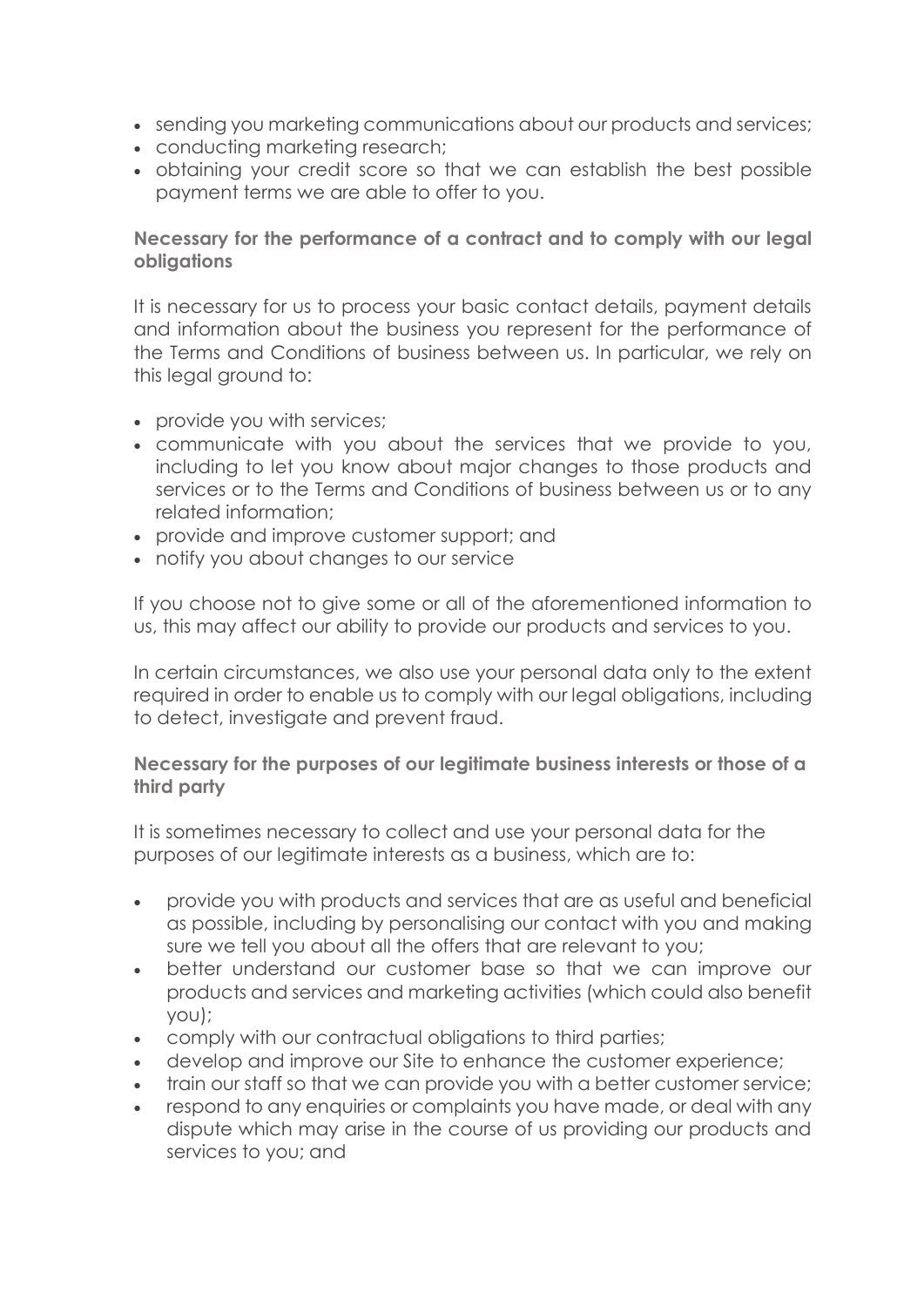- to ensure that content from our Site is presented in the most effective manner for you and for your computer;
- ensure effective operational management and internal administration of our business, document retention, compliance with regulatory guidance and exercise or defence of legal claims.

Where we think there is a risk that one of your interests or fundamental rights and freedoms may be affected we will not process your personal data unless there is another legal ground for us to do so (either that we have obtained your consent to the processing or it is necessary for us to perform our contract with you or to comply with our legal obligations).

#### **6. Who we share your personal data with**

We may provide your personal data to our suppliers and service providers, including other companies in our group, who provide certain business services for us and act as "processors" of your personal data on our behalf. In addition, we may disclose your personal data if we are under a duty to disclose or share your personal data in order to comply with any legal obligation, or in order to protect the rights, property, or safety, of our business, our customers or others. This includes, in specific cases, exchanging information with other organisations for the purposes of fraud protection.

We will not transfer any data outside the European Economic Area (EEA) and if there is a requirement for us to do so in our business dealing we will ensure consent and other measures are in place to protect personal data.

# **7. How long we keep your personal data for**

We retain your personal data for no longer than is necessary for the purposes(s) for which it was provided. What this means in practice will vary between different types of data. When determining the relevant retention periods, we take into account factors including:

- legal obligation(s) under applicable law to retain data for a certain period of time;
- statute of limitations under applicable law;
- potential or actual disputes; and
- guidelines issued by relevant data protection authorities.

Otherwise, we securely erase your personal data from our systems when it is no longer needed.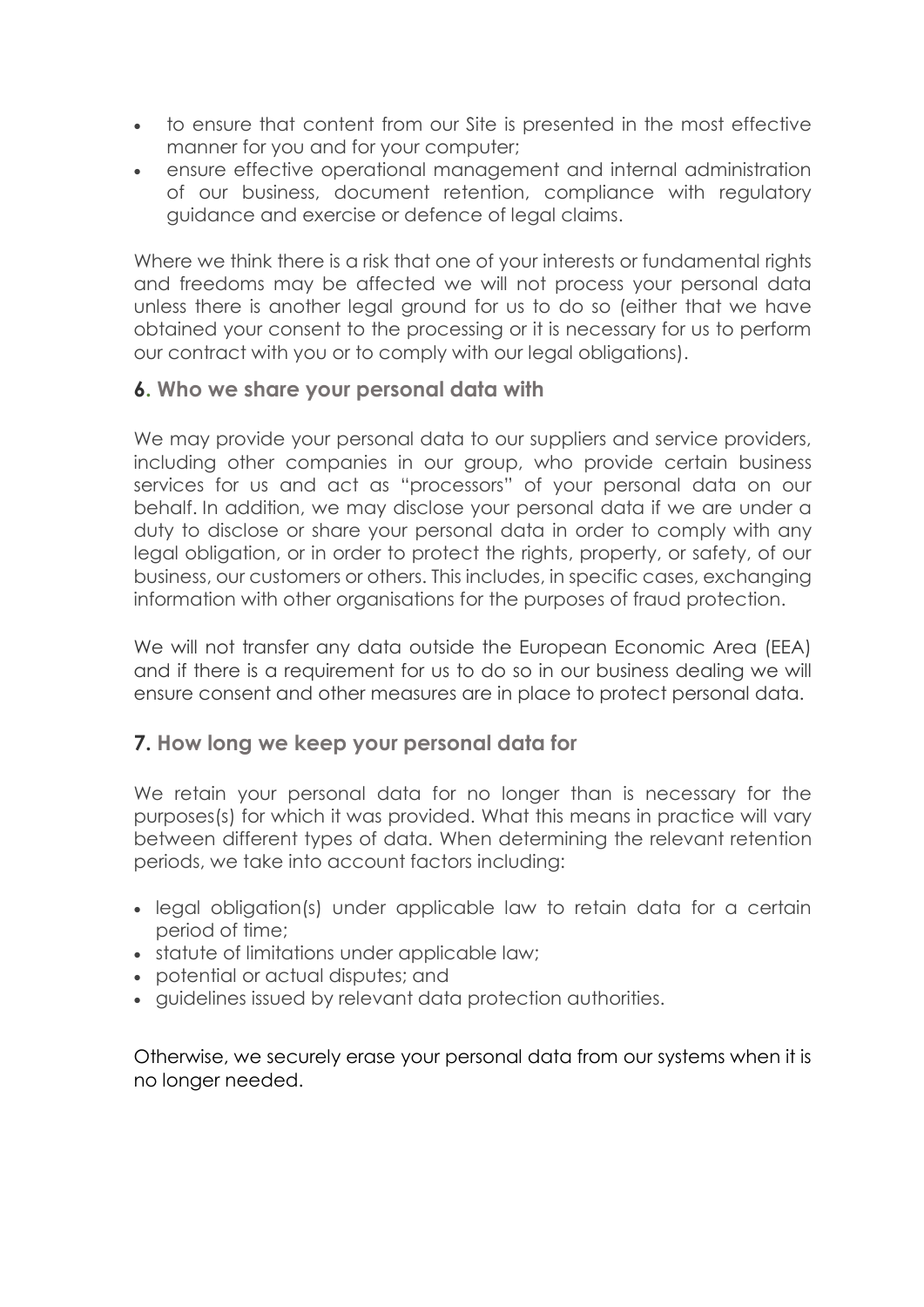# **8. Your rights**

You have the following rights regarding your personal data:

| <b>Rights</b>                                                            |                               | <b>What does this mean?</b>                                                                                                                                                                                                                                                                                           |
|--------------------------------------------------------------------------|-------------------------------|-----------------------------------------------------------------------------------------------------------------------------------------------------------------------------------------------------------------------------------------------------------------------------------------------------------------------|
| 1.                                                                       |                               | You have the right to be provided with clear,<br>transparent and easily understandable information<br><b>Rights to be informed</b> about how we use your personal data and your<br>rights. This is why we are providing you with the<br>information in this Privacy Policy.                                           |
| <b>Right of access</b><br>2.                                             |                               | You have the right to obtain access to your personal<br>data (if we are processing it) and certain other<br>information (similar to that provided in this Privacy<br>Policy). This is so you are aware and can check that<br>we are using your personal data in accordance with<br>data protection law.               |
| 3.                                                                       | <b>Right to rectification</b> | You are entitled to have your personal data<br>corrected if it is inaccurate or incomplete.<br>This is also known as 'the right to be forgotten' and,                                                                                                                                                                 |
| <b>Right to erasure</b><br>4.                                            |                               | in simple terms, enable you to request the deletion<br>or removal of your personal data where there is no<br>compelling reason for us to keep using it. This is not<br>a general right to erasure; there are exceptions.                                                                                              |
| <b>Right to restrict</b><br>5.<br>processing                             |                               | You have the right to 'block' or supress further use of<br>your personal data in certain circumstances. When<br>processing is restricted, we can still store your<br>personal data, but may not use it further.                                                                                                       |
| <b>Right of data</b><br>6.<br>portability                                |                               | You have the right to obtain and reuse your<br>personal data in a structured, commonly used and<br>machine-readable format in certain circumstances.<br>In addition, where certain conditions apply, you<br>have the right to have such information transferred<br>directly to a third party.                         |
| Right to object to<br>7.<br>processing                                   |                               | You have the right to object to us processing your<br>personal data for our legitimate business interests or<br>for direct marketing purposes (including in each<br>case any related profiling).                                                                                                                      |
| <b>Right to withdraw</b><br>8.<br>consent to processing                  |                               | If you have given your consent to us to process your<br>personal data for a particular purpose (for example,<br>direct marketing), you have the right to withdraw<br>your consent at any time (although if you do so, it<br>does not mean that any processing of your personal<br>data up to that point is unlawful). |
| Right to make a<br>9.<br>complaint to the data<br>protection authorities |                               | You have the right to make a complaint to the<br>Information Commissioner's Office (ICO) if you are<br>unhappy with how we have handled your personal                                                                                                                                                                 |